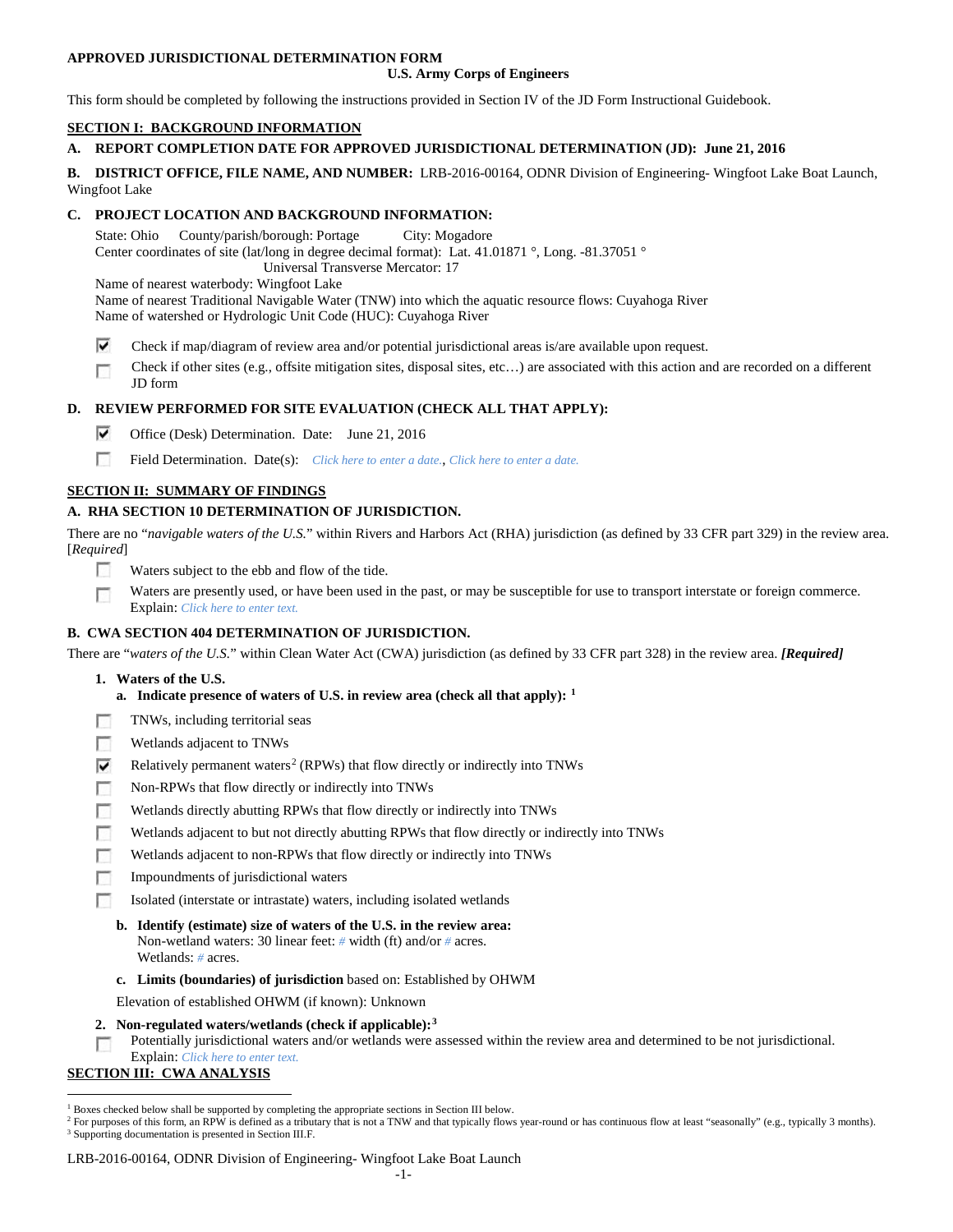#### **A. TNWs AND WETLANDS ADJACENT TO TNWs**

**The agencies will assert jurisdiction over TNWs and wetlands adjacent to TNWs. If the aquatic resource is a TNW, complete Section III.A.1 and Section III.D.1. only; if the aquatic resource is a wetland adjacent to a TNW, complete Sections III.A.1 and 2 and Section III.D.1.; otherwise, see Section III.B below**.

- **1. TNW**  Identify TNW: *Click here to enter text.* Summarize rationale supporting determination: *Click here to enter text.*
- **2. Wetland adjacent to TNW**

Summarize rationale supporting conclusion that wetland is "adjacent": *Click here to enter text.*

### **B. CHARACTERISTICS OF TRIBUTARY (THAT IS NOT A TNW) AND ITS ADJACENT WETLANDS (IF ANY):**

**This section summarizes information regarding characteristics of the tributary and its adjacent wetlands, if any, and it helps determine whether or not the standards for jurisdiction established under Rapanos have been met.** 

**The agencies will assert jurisdiction over non-navigable tributaries of TNWs where the tributaries are "relatively permanent waters" (RPWs), i.e. tributaries that typically flow year-round or have continuous flow at least seasonally (e.g., typically 3 months). A wetland that directly abuts an RPW is also jurisdictional. If the aquatic resource is not a TNW, but has year-round (perennial) flow, skip to Section III.D.2. If the aquatic resource is a wetland directly abutting a tributary with perennial flow, skip to Section III.D.4.**

**A wetland that is adjacent to but that does not directly abut an RPW requires a significant nexus evaluation. Corps districts and EPA regions will include in the record any available information that documents the existence of a significant nexus between a relatively permanent tributary that is not perennial (and its adjacent wetlands if any) and a traditional navigable water, even though a significant nexus finding is not required as a matter of law.**

**If the waterbody[4](#page-1-0) is not an RPW, or a wetland directly abutting an RPW, a JD will require additional data to determine if the waterbody has a significant nexus with a TNW. If the tributary has adjacent wetlands, the significant nexus evaluation must consider the tributary in combination with all of its adjacent wetlands. This significant nexus evaluation that combines, for analytical purposes, the tributary and all of its adjacent wetlands is used whether the review area identified in the JD request is the tributary, or its adjacent wetlands, or both. If the JD covers a tributary with adjacent wetlands, complete Section III.B.1 for the tributary, Section III.B.2 for any onsite wetlands, and Section III.B.3 for all wetlands adjacent to that tributary, both onsite and offsite. The determination whether a significant nexus exists is determined in Section III.C below.**

- **1. Characteristics of non-TNWs that flow directly or indirectly into TNW**
	- **(i) General Area Conditions:** Watershed size: *# Choose an item.* Drainage area: *# Choose an item.*

Average annual rainfall: *#* inches Average annual snowfall: *#* inches

- **(ii) Physical Characteristics:**
	- (a) Relationship with TNW:
		- **1999** Tributary flows directly into TNW.
		- Tributary flows through *Choose an item.* tributaries before entering TNW.

| Project waters are <i>Choose an item</i> , river miles from TNW.                      |
|---------------------------------------------------------------------------------------|
| Project waters are <i>Choose an item</i> , river miles from RPW.                      |
| Project waters are <i>Choose an item.</i> aerial (straight) miles from TNW.           |
| Project waters are <i>Choose an item.</i> aerial (straight) miles from RPW.           |
| Project waters cross or serve as state boundaries. Explain: Click here to enter text. |
|                                                                                       |

Identify flow route to TNW[5:](#page-1-1) *Click here to enter text.* Tributary stream order, if known: *Click here to enter text.*

(b) General Tributary Characteristics (check all that apply):

**Tributary** is: Natural

- $\sim$ Artificial (man-made). Explain: *Click here to enter text.*
- Manipulated (man-altered). Explain: *Click here to enter text.*

**Tributary** properties with respect to top of bank (estimate):

Average width: *#* feet Average depth: *#* feet

Average side slopes: *Choose an item.*

<span id="page-1-1"></span><span id="page-1-0"></span><sup>&</sup>lt;sup>4</sup> Note that the Instructional Guidebook contains additional information regarding swales, ditches, washes, and erosional features generally and in the arid West. <sup>5</sup> Flow route can be described by identifying, e.g., tributary a, which flows through the review area, to flow into tributary b, which then flows into TNW.

LRB-2016-00164, ODNR Division of Engineering- Wingfoot Lake Boat Launch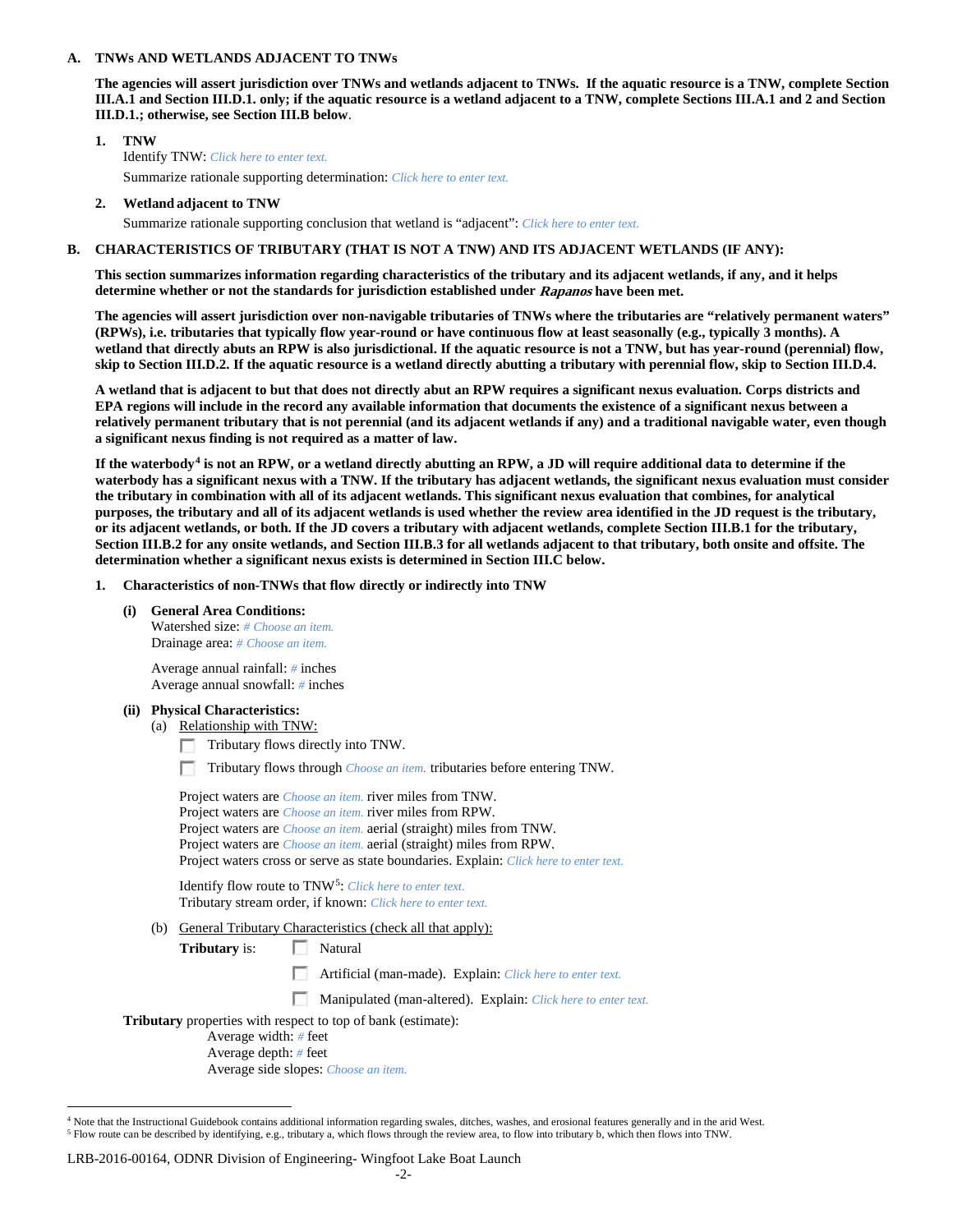|                                                                                                                                                                                                                                                                                                                                                                                                                    |                                                                                                                                                                                                                                                                  |                                                                                                                                                                                                                                                                                     | Primary tributary substrate composition (check all that apply):            |   |                                                     |  |                                   |  |                                                                                                                                                        |  |
|--------------------------------------------------------------------------------------------------------------------------------------------------------------------------------------------------------------------------------------------------------------------------------------------------------------------------------------------------------------------------------------------------------------------|------------------------------------------------------------------------------------------------------------------------------------------------------------------------------------------------------------------------------------------------------------------|-------------------------------------------------------------------------------------------------------------------------------------------------------------------------------------------------------------------------------------------------------------------------------------|----------------------------------------------------------------------------|---|-----------------------------------------------------|--|-----------------------------------|--|--------------------------------------------------------------------------------------------------------------------------------------------------------|--|
|                                                                                                                                                                                                                                                                                                                                                                                                                    |                                                                                                                                                                                                                                                                  |                                                                                                                                                                                                                                                                                     | Silts                                                                      |   | Sands                                               |  |                                   |  | Concrete                                                                                                                                               |  |
|                                                                                                                                                                                                                                                                                                                                                                                                                    |                                                                                                                                                                                                                                                                  |                                                                                                                                                                                                                                                                                     | Cobbles                                                                    |   | Gravel                                              |  |                                   |  | Muck                                                                                                                                                   |  |
|                                                                                                                                                                                                                                                                                                                                                                                                                    |                                                                                                                                                                                                                                                                  |                                                                                                                                                                                                                                                                                     | Bedrock                                                                    | П | Vegetation. Type/% cover: Click here to enter text. |  |                                   |  |                                                                                                                                                        |  |
|                                                                                                                                                                                                                                                                                                                                                                                                                    |                                                                                                                                                                                                                                                                  |                                                                                                                                                                                                                                                                                     | Other. Explain: Click here to enter text.                                  |   |                                                     |  |                                   |  |                                                                                                                                                        |  |
|                                                                                                                                                                                                                                                                                                                                                                                                                    |                                                                                                                                                                                                                                                                  | Tributary condition/stability [e.g., highly eroding, sloughing banks]. Explain: Click here to enter text.<br>Presence of run/riffle/pool complexes. Explain: Click here to enter text.<br>Tributary geometry: Choose an item.<br>Tributary gradient (approximate average slope): #% |                                                                            |   |                                                     |  |                                   |  |                                                                                                                                                        |  |
|                                                                                                                                                                                                                                                                                                                                                                                                                    | Flow:<br>(c)<br>Tributary provides for: Choose an item.<br>Estimate average number of flow events in review area/year: Choose an item.<br>Describe flow regime: Click here to enter text.<br>Other information on duration and volume: Click here to enter text. |                                                                                                                                                                                                                                                                                     |                                                                            |   |                                                     |  |                                   |  |                                                                                                                                                        |  |
|                                                                                                                                                                                                                                                                                                                                                                                                                    | Surface flow is: Choose an item. Characteristics: Click here to enter text.                                                                                                                                                                                      |                                                                                                                                                                                                                                                                                     |                                                                            |   |                                                     |  |                                   |  |                                                                                                                                                        |  |
|                                                                                                                                                                                                                                                                                                                                                                                                                    | Subsurface flow: Choose an item. Explain findings: Click here to enter text.<br>Dye (or other) test performed: Click here to enter text.                                                                                                                         |                                                                                                                                                                                                                                                                                     |                                                                            |   |                                                     |  |                                   |  |                                                                                                                                                        |  |
| Tributary has (check all that apply):<br>$\Box$ Bed and banks<br>OHWM <sup>6</sup> (check all indicators that apply):<br>$\Box$ clear, natural line impressed on the bank $\Box$<br>the presence of litter and debris<br>changes in the character of soil<br>destruction of terrestrial vegetation<br>. .<br>the presence of wrack line<br>shelving<br>vegetation matted down, bent, or absent<br>sediment sorting |                                                                                                                                                                                                                                                                  |                                                                                                                                                                                                                                                                                     |                                                                            |   |                                                     |  |                                   |  |                                                                                                                                                        |  |
|                                                                                                                                                                                                                                                                                                                                                                                                                    |                                                                                                                                                                                                                                                                  |                                                                                                                                                                                                                                                                                     | leaf litter disturbed or washed away                                       |   |                                                     |  | scour                             |  |                                                                                                                                                        |  |
|                                                                                                                                                                                                                                                                                                                                                                                                                    |                                                                                                                                                                                                                                                                  |                                                                                                                                                                                                                                                                                     | sediment deposition                                                        |   |                                                     |  |                                   |  | multiple observed or predicted flow events                                                                                                             |  |
|                                                                                                                                                                                                                                                                                                                                                                                                                    |                                                                                                                                                                                                                                                                  |                                                                                                                                                                                                                                                                                     | water staining                                                             |   |                                                     |  |                                   |  | abrupt change in plant community Click here to enter text.                                                                                             |  |
|                                                                                                                                                                                                                                                                                                                                                                                                                    |                                                                                                                                                                                                                                                                  |                                                                                                                                                                                                                                                                                     | other (list): Click here to enter text.                                    |   |                                                     |  |                                   |  |                                                                                                                                                        |  |
| Discontinuous OHWM. <sup>7</sup> Explain: Click here to enter text.                                                                                                                                                                                                                                                                                                                                                |                                                                                                                                                                                                                                                                  |                                                                                                                                                                                                                                                                                     |                                                                            |   |                                                     |  |                                   |  |                                                                                                                                                        |  |
|                                                                                                                                                                                                                                                                                                                                                                                                                    |                                                                                                                                                                                                                                                                  |                                                                                                                                                                                                                                                                                     | High Tide Line indicated by:                                               |   |                                                     |  |                                   |  | If factors other than the OHWM were used to determine lateral extent of CWA jurisdiction (check all that apply):<br>Mean High Water Mark indicated by: |  |
|                                                                                                                                                                                                                                                                                                                                                                                                                    |                                                                                                                                                                                                                                                                  |                                                                                                                                                                                                                                                                                     | oil or scum line along shore objects                                       |   |                                                     |  | $\Box$ survey to available datum; |  |                                                                                                                                                        |  |
|                                                                                                                                                                                                                                                                                                                                                                                                                    |                                                                                                                                                                                                                                                                  |                                                                                                                                                                                                                                                                                     | $\Box$ fine shell or debris deposits (foreshore) $\Box$ physical markings; |   |                                                     |  |                                   |  |                                                                                                                                                        |  |
|                                                                                                                                                                                                                                                                                                                                                                                                                    |                                                                                                                                                                                                                                                                  |                                                                                                                                                                                                                                                                                     | physical markings/characteristics                                          |   |                                                     |  |                                   |  | vegetation lines/changes in vegetation types.                                                                                                          |  |
|                                                                                                                                                                                                                                                                                                                                                                                                                    |                                                                                                                                                                                                                                                                  |                                                                                                                                                                                                                                                                                     | tidal gauges                                                               |   |                                                     |  |                                   |  |                                                                                                                                                        |  |
|                                                                                                                                                                                                                                                                                                                                                                                                                    |                                                                                                                                                                                                                                                                  |                                                                                                                                                                                                                                                                                     | other (list): Click here to enter text.<br>L.                              |   |                                                     |  |                                   |  |                                                                                                                                                        |  |
|                                                                                                                                                                                                                                                                                                                                                                                                                    |                                                                                                                                                                                                                                                                  |                                                                                                                                                                                                                                                                                     | (iii) Chemical Characteristics:                                            |   |                                                     |  |                                   |  | Characterize tributary (e.g., water color is clear, discolored, oily film; water quality; general watershed characteristics, etc.).                    |  |
|                                                                                                                                                                                                                                                                                                                                                                                                                    |                                                                                                                                                                                                                                                                  |                                                                                                                                                                                                                                                                                     | <b>Explain:</b> Click here to enter text.                                  |   |                                                     |  |                                   |  |                                                                                                                                                        |  |
|                                                                                                                                                                                                                                                                                                                                                                                                                    |                                                                                                                                                                                                                                                                  |                                                                                                                                                                                                                                                                                     | Identify specific pollutants, if known: Click here to enter text.          |   |                                                     |  |                                   |  |                                                                                                                                                        |  |
|                                                                                                                                                                                                                                                                                                                                                                                                                    | (iv) Biological Characteristics. Channel supports (check all that apply):<br>Riparian corridor. Characteristics (type, average width): Click here to enter text.                                                                                                 |                                                                                                                                                                                                                                                                                     |                                                                            |   |                                                     |  |                                   |  |                                                                                                                                                        |  |
|                                                                                                                                                                                                                                                                                                                                                                                                                    |                                                                                                                                                                                                                                                                  | Wetland fringe. Characteristics: Click here to enter text.                                                                                                                                                                                                                          |                                                                            |   |                                                     |  |                                   |  |                                                                                                                                                        |  |
|                                                                                                                                                                                                                                                                                                                                                                                                                    |                                                                                                                                                                                                                                                                  | Habitat for:                                                                                                                                                                                                                                                                        |                                                                            |   |                                                     |  |                                   |  |                                                                                                                                                        |  |
|                                                                                                                                                                                                                                                                                                                                                                                                                    |                                                                                                                                                                                                                                                                  | u                                                                                                                                                                                                                                                                                   | Federally Listed species. Explain findings: Click here to enter text.      |   |                                                     |  |                                   |  |                                                                                                                                                        |  |
|                                                                                                                                                                                                                                                                                                                                                                                                                    |                                                                                                                                                                                                                                                                  |                                                                                                                                                                                                                                                                                     | Fish/spawn areas. Explain findings: Click here to enter text.              |   |                                                     |  |                                   |  |                                                                                                                                                        |  |

<span id="page-2-0"></span> <sup>6</sup> <sup>6</sup>A natural or man-made discontinuity in the OHWM does not necessarily sever jurisdiction (e.g., where the stream temporarily flows underground, or where the OHWM has been removed by development or agricultural practices). Where there is a break in the OHWM that is unrelated to the waterbody's flow regime (e.g., flow over a rock outcrop or through a culvert), the agencies will look for indicators of flow above and below the break. 7 Ibid.

<span id="page-2-1"></span>LRB-2016-00164, ODNR Division of Engineering- Wingfoot Lake Boat Launch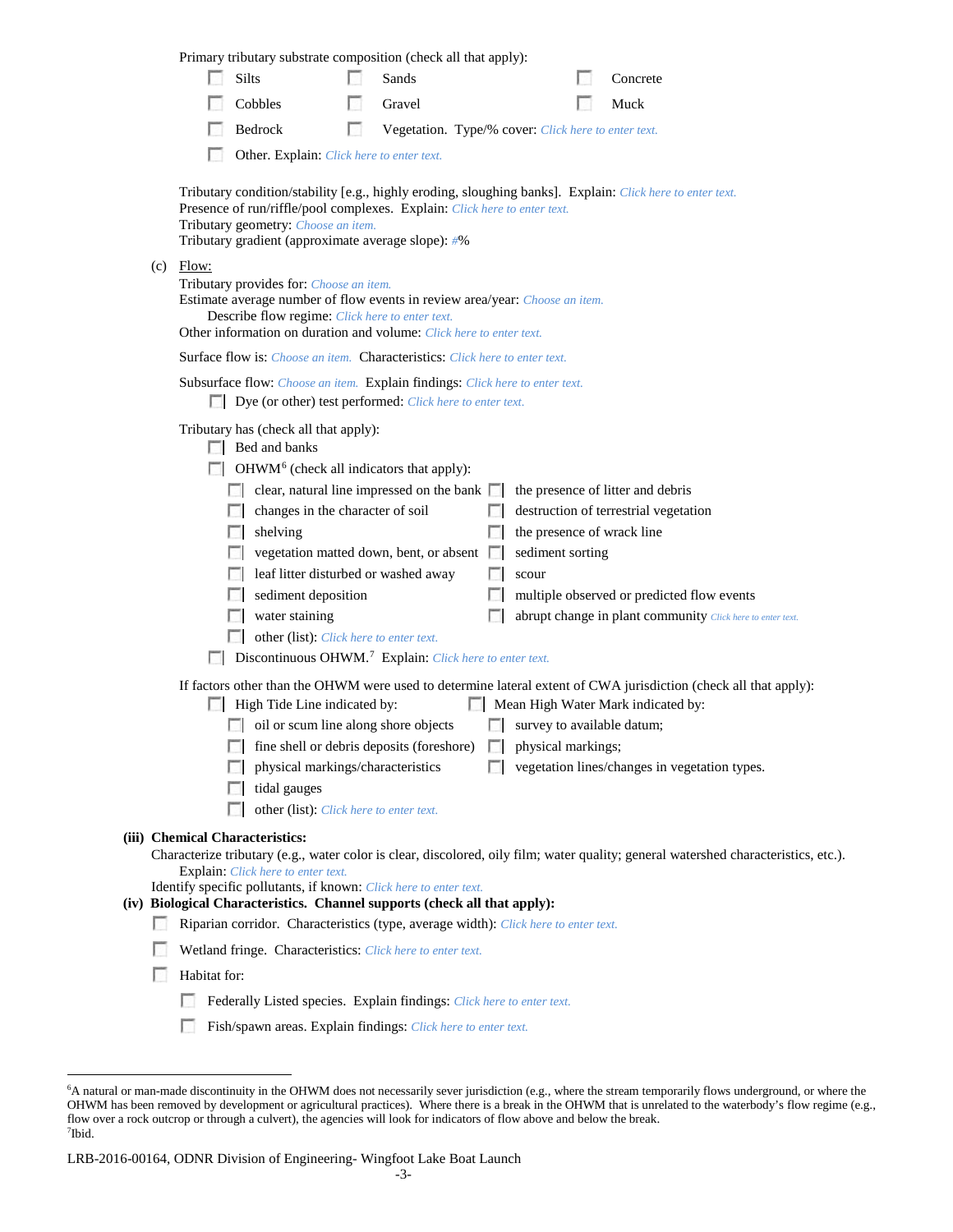п Other environmentally-sensitive species. Explain findings: *Click here to enter text.*

Aquatic/wildlife diversity. Explain findings: *Click here to enter text.*

#### **2. Characteristics of wetlands adjacent to non-TNW that flow directly or indirectly into TNW**

### **(i) Physical Characteristics:**

- (a) General Wetland Characteristics:
	- Properties:

Wetland size: *#* acres Wetland type. Explain: *Click here to enter text.* Wetland quality. Explain: *Click here to enter text.* Project wetlands cross or serve as state boundaries. Explain: *Click here to enter text.*

(b) General Flow Relationship with Non-TNW:

Flow is: *Choose an item.* Explain: *Click here to enter text.*

Surface flow is: *Choose an item.* Characteristics: *Click here to enter text.*

Subsurface flow: *Choose an item.* Explain findings: *Click here to enter text.*

Dye (or other) test performed: *Click here to enter text.*

- (c) Wetland Adjacency Determination with Non-TNW:
	- $\Box$  Directly abutting
	- $\Box$  Not directly abutting
		- **1999** Discrete wetland hydrologic connection. Explain: *Click here to enter text.*
		- **The Contract of the Contract of the Contract of the Contract of the Contract of the Contract of the Contract of the Contract of the Contract of the Contract of the Contract of the Contract of the Contract of the Contract** Ecological connection. Explain: *Click here to enter text.*
		- $\mathcal{L}$ Separated by berm/barrier. Explain: *Click here to enter text.*

#### (d) Proximity (Relationship) to TNW

Project wetlands are *Choose an item.* river miles from TNW. Project waters are *Choose an item.* aerial (straight) miles from TNW. Flow is from: *Choose an item.* Estimate approximate location of wetland as within the *Choose an item.* floodplain.

### **(ii) Chemical Characteristics:**

Characterize wetland system (e.g., water color is clear, brown, oil film on surface; water quality; general watershed characteristics; etc.). Explain: *Click here to enter text.*

Identify specific pollutants, if known: *Click here to enter text.*

#### **(iii) Biological Characteristics. Wetland supports (check all that apply):**

- Riparian buffer. Characteristics (type, average width): *Click here to enter text.*
- Vegetation type/percent cover. Explain: *Click here to enter text.*
- $\Box$  Habitat for:
	- Federally Listed species. Explain findings: *Click here to enter text*.
	- Fish/spawn areas. Explain findings: *Click here to enter text.*
	- Other environmentally-sensitive species. Explain findings: *Click here to enter text.*
	- Aquatic/wildlife diversity. Explain findings: *Click here to enter text.*

### **3. Characteristics of all wetlands adjacent to the tributary (if any)**

All wetland(s) being considered in the cumulative analysis: *Choose an item.* Approximately (*#*) acres in total are being considered in the cumulative analysis. For each wetland, specify the following:

| Directly abuts? $(Y/N)$ | Size (in acres) | Directly abuts? $(Y/N)$ | Size (in acres) |
|-------------------------|-----------------|-------------------------|-----------------|
|                         |                 | 77N                     |                 |
| Y/N.                    |                 | Y/N                     |                 |
| Y/N                     |                 | Y/N                     |                 |
|                         |                 | Y / N                   |                 |

Summarize overall biological, chemical and physical functions being performed: *Click here to enter text.*

#### **C. SIGNIFICANT NEXUS DETERMINATION**

**A significant nexus analysis will assess the flow characteristics and functions of the tributary itself and the functions performed by any wetlands adjacent to the tributary to determine if they significantly affect the chemical, physical, and biological integrity of a TNW. For each of the following situations, a significant nexus exists if the tributary, in combination with all of its adjacent wetlands,**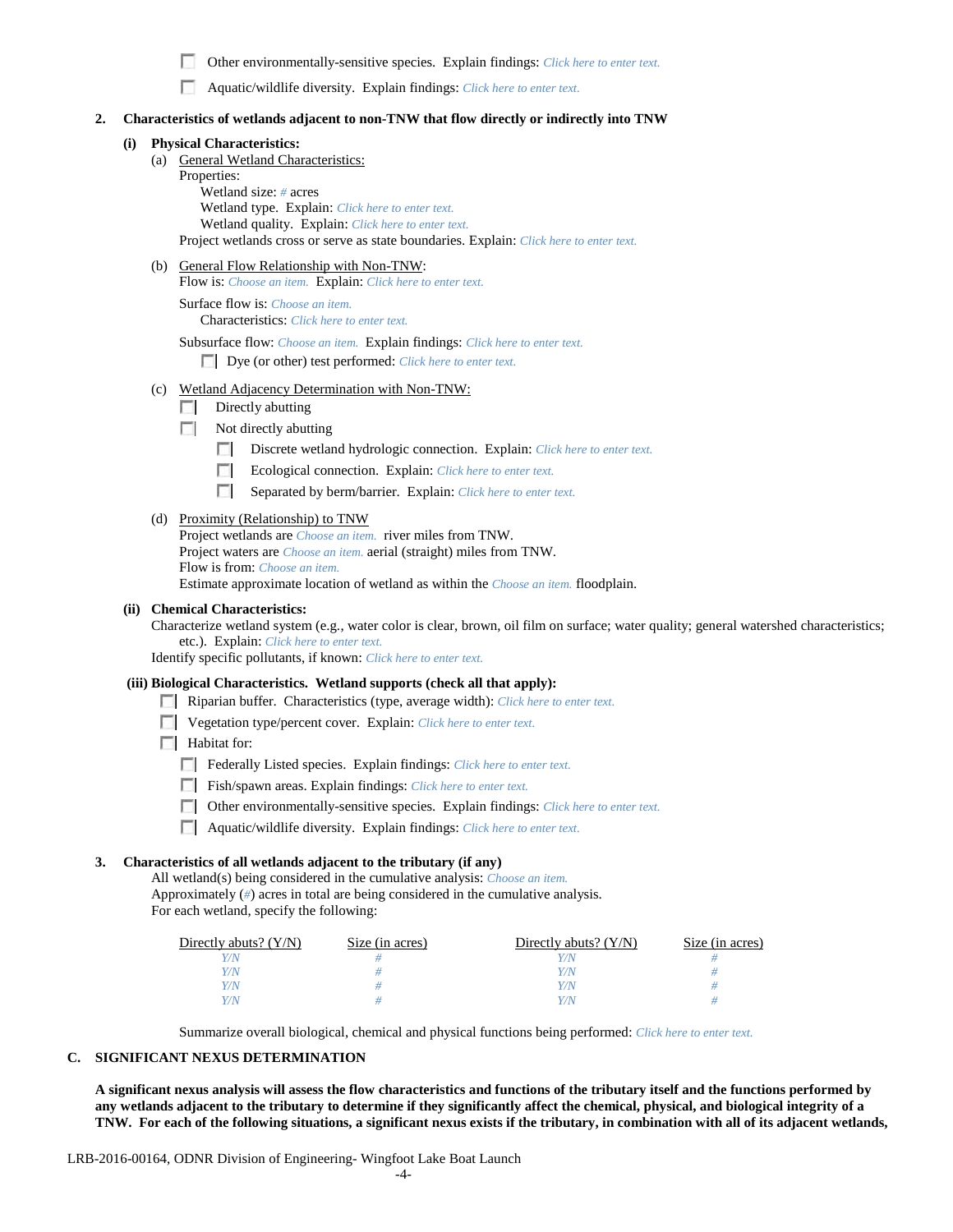**has more than a speculative or insubstantial effect on the chemical, physical and/or biological integrity of a TNW. Considerations when evaluating significant nexus include, but are not limited to the volume, duration, and frequency of the flow of water in the tributary and its proximity to a TNW, and the functions performed by the tributary and all its adjacent wetlands. It is not appropriate to determine significant nexus based solely on any specific threshold of distance (e.g. between a tributary and its adjacent wetland or between a tributary and the TNW). Similarly, the fact an adjacent wetland lies within or outside of a floodplain is not solely determinative of significant nexus.** 

## **Draw connections between the features documented and the effects on the TNW, as identified in the** *Rapanos* **Guidance and discussed in the Instructional Guidebook. Factors to consider include, for example:**

- Does the tributary, in combination with its adjacent wetlands (if any), have the capacity to carry pollutants or flood waters to TNWs, or to reduce the amount of pollutants or flood waters reaching a TNW?
- Does the tributary, in combination with its adjacent wetlands (if any), provide habitat and lifecycle support functions for fish and other species, such as feeding, nesting, spawning, or rearing young for species that are present in the TNW?
- Does the tributary, in combination with its adjacent wetlands (if any), have the capacity to transfer nutrients and organic carbon that support downstream foodwebs?
- Does the tributary, in combination with its adjacent wetlands (if any), have other relationships to the physical, chemical, or biological integrity of the TNW?

## *Note: the above list of considerations is not inclusive and other functions observed or known to occur should be documented below:*

- **1. Significant nexus findings for non-RPW that has no adjacent wetlands and flows directly or indirectly into TNWs.** Explain findings of presence or absence of significant nexus below, based on the tributary itself, then go to Section III.D: *Click here to enter text.*
- **2. Significant nexus findings for non-RPW and its adjacent wetlands, where the non-RPW flows directly or indirectly into TNWs.**  Explain findings of presence or absence of significant nexus below, based on the tributary in combination with all of its adjacent wetlands, then go to Section III.D: *Click here to enter text.*
- **3. Significant nexus findings for wetlands adjacent to an RPW but that do not directly abut the RPW.** Explain findings of presence or absence of significant nexus below, based on the tributary in combination with all of its adjacent wetlands, then go to Section III.D: *Click here to enter text.*

# **D. DETERMINATIONS OF JURISDICTIONAL FINDINGS. THE SUBJECT WATERS/WETLANDS ARE (CHECK ALL THAT APPLY):**

- **1. TNWs and Adjacent Wetlands.** Check all that apply and provide size estimates in review area:
	- TNWs: *#* linear feet *#* width (ft), Or, *#* acres.
	- **Wetlands adjacent to TNWs:** # acres.

# **2. RPWs that flow directly or indirectly into TNWs.**

- $\nabla$  Tributaries of TNWs where tributaries typically flow year-round are jurisdictional. Provide data and rationale indicating that tributary is perennial: Wingfoot Lake is a perennial tributary to the Little Cuyahoga River. The Little Cuyahoga River flows into the Cuyahoga River, a Section 10 Navigable water of the U.S. Wingfoot Lake has year round flow with no break in flow. Aerial photographs during leaf-on and leaf-off conditions indicate perennial water in Wingfoot Lake. The USGS topo quad indicates the water as a perennial water.
- Tributaries of TNW where tributaries have continuous flow "seasonally" (e.g., typically three months each year) are jurisdictional. Data supporting this conclusion is provided at Section III.B. Provide rationale indicating that tributary flows seasonally: *Click here to enter text.*.

Provide estimates for jurisdictional waters in the review area (check all that apply):

Tributary waters: 30 linear feet # width (ft).

Other non-wetland waters: # acres.

Identify type(s) of waters: *Click here to enter text.*

# **3. Non-RPWs[8](#page-4-0) that flow directly or indirectly into TNWs.**

 $\Box$  Waterbody that is not a TNW or an RPW, but flows directly or indirectly into a TNW, and it has a significant nexus with a TNW is jurisdictional. Data supporting this conclusion is provided at Section III.C.

Provide estimates for jurisdictional waters within the review area (check all that apply):

- Tributary waters: # linear feet # width (ft).
- Other non-wetland waters: *#* acres.
	- Identify type(s) of waters: *Click here to enter text.*
- **4. Wetlands directly abutting an RPW that flow directly or indirectly into TNWs.** Wetlands directly abut RPW and thus are jurisdictional as adjacent wetlands.

<span id="page-4-0"></span> $\frac{1}{8}$ See Footnote # 3.

LRB-2016-00164, ODNR Division of Engineering- Wingfoot Lake Boat Launch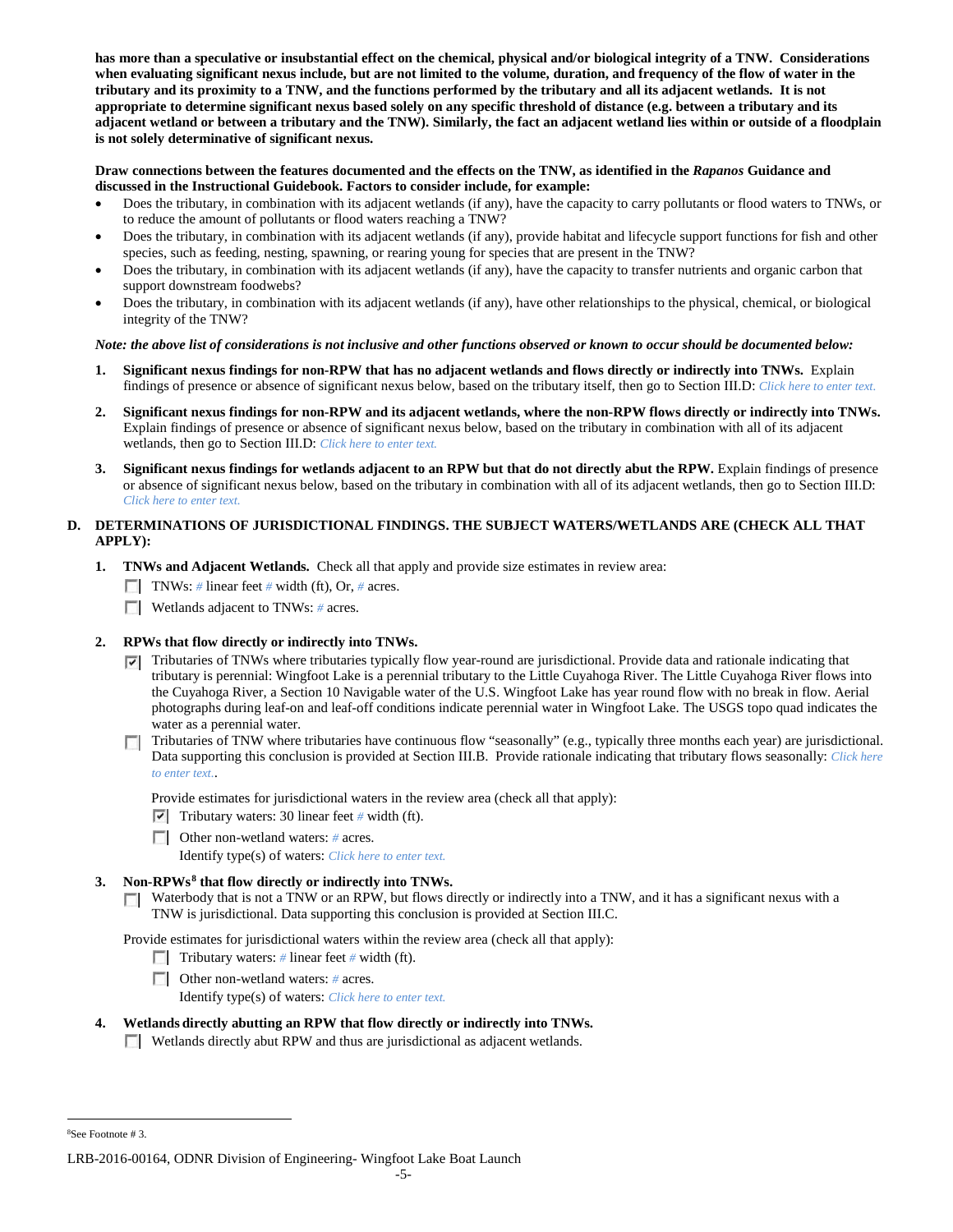- $\Box$  Wetlands directly abutting an RPW where tributaries typically flow year-round. Provide data and rationale indicating that tributary is perennial in Section III.D.2, above. Provide rationale indicating that wetland is directly abutting an RPW: *Click here to enter text.*
- Wetlands directly abutting an RPW where tributaries typically flow "seasonally." Provide data indicating that tributary is seasonal in Section III.B and rationale in Section III.D.2, above. Provide rationale indicating that wetland is directly abutting an RPW: *Click here to enter text.*

Provide acreage estimates for jurisdictional wetlands in the review area: *#* acres.

#### **5. Wetlands adjacent to but not directly abutting an RPW that flow directly or indirectly into TNWs.**

 $\Box$  Wetlands that do not directly abut an RPW, but when considered in combination with the tributary to which they are adjacent and with similarly situated adjacent wetlands, have a significant nexus with a TNW are jurisidictional. Data supporting this conclusion is provided at Section III.C.

Provide acreage estimates for jurisdictional wetlands in the review area: *#* acres.

#### **6. Wetlands adjacent to non-RPWs that flow directly or indirectly into TNWs.**

 $\Box$  Wetlands adjacent to such waters, and have when considered in combination with the tributary to which they are adjacent and with similarly situated adjacent wetlands, have a significant nexus with a TNW are jurisdictional. Data supporting this conclusion is provided at Section III.C.

Provide estimates for jurisdictional wetlands in the review area: *#* acres.

### **7. Impoundments of jurisdictional waters. [9](#page-5-0)**

As a general rule, the impoundment of a jurisdictional tributary remains jurisdictional.

- Demonstrate that impoundment was created from "waters of the U.S.," or
- $\sim$ Demonstrate that water meets the criteria for one of the categories presented above (1-6), or
- **Demonstrate that water is isolated with a nexus to commerce (see E below).**

### **E. ISOLATED [INTERSTATE OR INTRA-STATE] WATERS, INCLUDING ISOLATED WETLANDS, THE USE, DEGRADATION OR DESTRUCTION OF WHICH COULD AFFECT INTERSTATE COMMERCE, INCLUDING ANY SUCH WATERS (CHECK ALL THAT APPLY):[10](#page-5-1)**

- which are or could be used by interstate or foreign travelers for recreational or other purposes.
- $\Box$  from which fish or shellfish are or could be taken and sold in interstate or foreign commerce.
- which are or could be used for industrial purposes by industries in interstate commerce.
- Interstate isolated waters.Explain: *Click here to enter text.*
- Other factors.Explain: *Click here to enter text.*

#### **Identify water body and summarize rationale supporting determination:** *Click here to enter text.*

Provide estimates for jurisdictional waters in the review area (check all that apply):

**Tributary waters:** # linear feet # width (ft).

Other non-wetland waters: *#* acres.

Identify type(s) of waters: *Click here to enter text.*

Wetlands: # acres.

г

### **F. NON-JURISDICTIONAL WATERS, INCLUDING WETLANDS (CHECK ALL THAT APPLY):**

- If potential wetlands were assessed within the review area, these areas did not meet the criteria in the 1987 Corps of Engineers Wetland Delineation Manual and/or appropriate Regional Supplements.
- Review area included isolated waters with no substantial nexus to interstate (or foreign) commerce.

Prior to the Jan 2001 Supreme Court decision in "*SWANCC*," the review area would have been regulated based solely on the п "Migratory Bird Rule" (MBR).

- г Waters do not meet the "Significant Nexus" standard, where such a finding is required for jurisdiction. Explain: *Click here to enter text.*
- П Other: (explain, if not covered above): *Click here to enter text.*

Provide acreage estimates for non-jurisdictional waters in the review area, where the sole potential basis of jurisdiction is the MBR factors (i.e., presence of migratory birds, presence of endangered species, use of water for irrigated agriculture), using best professional judgment (check all that apply):

Non-wetland waters (i.e., rivers, streams): *#* linear feet *#* width (ft).

m Lakes/ponds: *#* acres.

<span id="page-5-0"></span><sup>&</sup>lt;sup>9</sup> To complete the analysis refer to the key in Section III.D.6 of the Instructional Guidebook.

<span id="page-5-1"></span><sup>&</sup>lt;sup>10</sup> Prior to asserting or declining CWA jurisdiction based solely on this category, Corps Districts will elevate the action to Corps and EPA HQ for review consistent with the process described in the Corps/EPA *Memorandum Regarding CWA Act Jurisdiction Following Rapanos.*